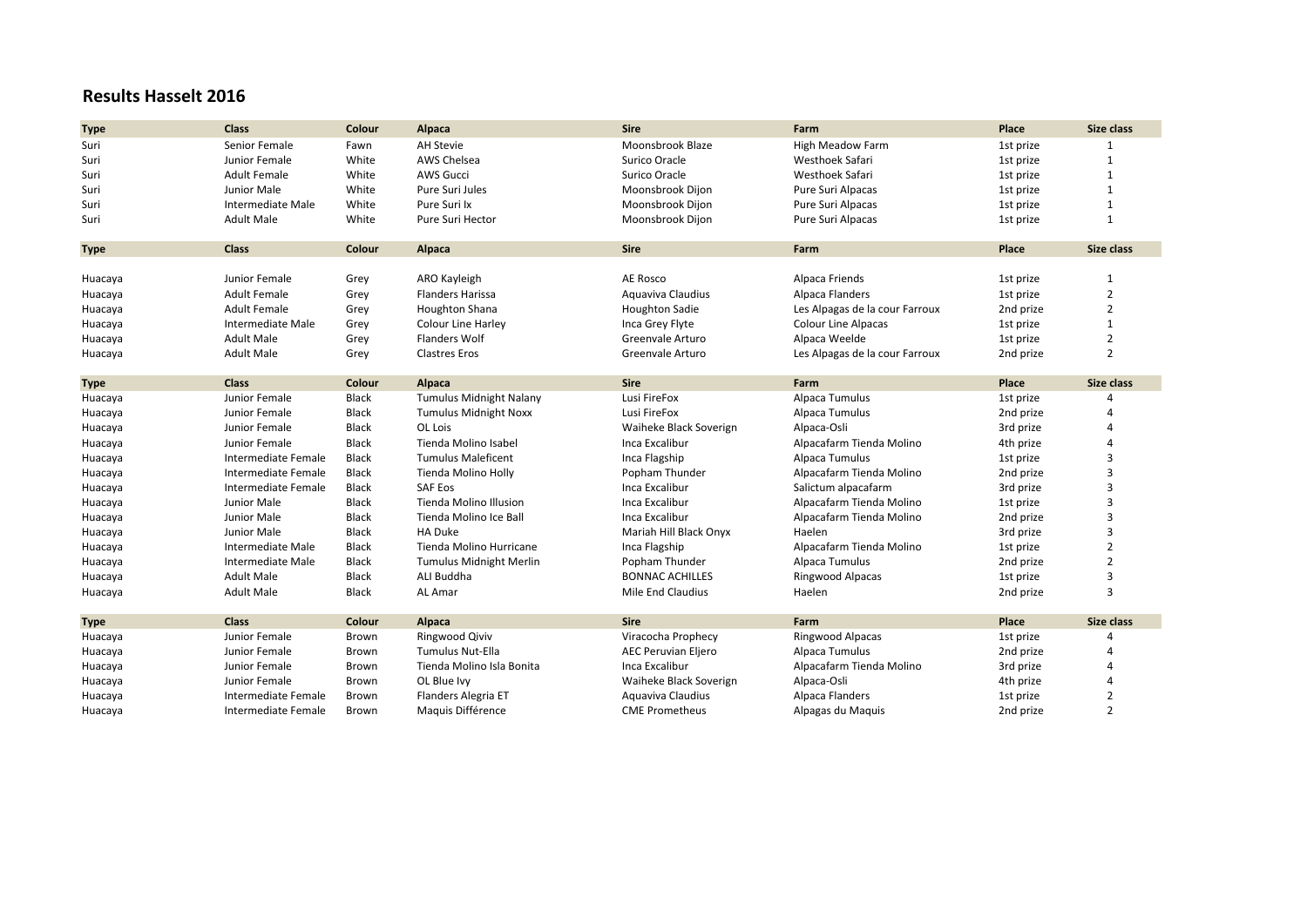| <b>Type</b> | <b>Class</b>        | Colour | Alpaca                    | <b>Sire</b>                                    | Farm                           | Place     | Size class |
|-------------|---------------------|--------|---------------------------|------------------------------------------------|--------------------------------|-----------|------------|
| Huacaya     | Junior Female       | Fawn   | OL Madonna                | WF Earl Grey                                   | Alpaca-Osli                    | 1st prize |            |
| Huacaya     | Junior Female       | Fawn   | Maquis Emma               | <b>CME Prometheus</b>                          | Alpagas du Maquis              | 2nd prize | 6          |
| Huacaya     | Junior Female       | Fawn   | Maquis Exquise            | <b>CME Prometheus</b>                          | Alpagas du Maquis              | 3rd prize | 6          |
| Huacaya     | Junior Female       | Fawn   | Al Iona                   | Inca Excalibur                                 | Alpaca International           | 4th prize |            |
| Huacaya     | Junior Female       | Fawn   | AWS Delfi                 | Aguaviva Claudius                              | Westhoek Safari                | 5th prize |            |
| Huacaya     | Junior Female       | Fawn   | Top-Line Irena            | Shanbrooke Accoyo Khans Gold                   | Top-Line-Alpacas               | 6th prize |            |
| Huacaya     | Intermediate Female | Fawn   | <b>Flanders Athena ET</b> | Aguaviva Claudius                              | Alpaca Flanders                | 1st prize | 6          |
| Huacaya     | Intermediate Female | Fawn   | Top-Line Ilona            | Shanbrooke Accoyo Khans Gold                   | Top-Line-Alpacas               | 2nd prize |            |
| Huacaya     | Intermediate Female | Fawn   | Flanders Ava ET           | Aguaviva Claudius                              | Alpaca Flanders                | 3rd prize |            |
| Huacaya     | Intermediate Female | Fawn   | <b>CD Mabelle</b>         | Three Oaks High Command                        | Alpaca Weelde                  | 4th prize |            |
| Huacaya     | Intermediate Female | Fawn   | <b>AWS Dizzy</b>          | NZ Southern Chief Big Foot                     | Westhoek Safari                | 5th prize |            |
| Huacaya     | Intermediate Female | Fawn   | Meon Valley Arya          | Snowmass Puna Sky                              | Alpaca Pachmana                | 6th prize | 6          |
| Huacaya     | <b>Adult Female</b> | Fawn   | Gilt Edge Skyfall         | Futura Humdinger                               | Alpaca Weelde                  | 1st prize |            |
| Huacaya     | Junior Male         | Fawn   | Pachmana Beau-Fort        | Snowmass Xxxtreme Dimension XX Alpaca Pachmana |                                | 1st prize |            |
| Huacaya     | Junior Male         | Fawn   | AWS Jubel                 | Waratah Flats Exodus                           | Westhoek Safari                | 2nd prize |            |
| Huacaya     | Junior Male         | Fawn   | Maguis Edouard            | <b>CME Prometheus</b>                          | Alpagas du Maquis              | 3rd prize | 7          |
| Huacaya     | Junior Male         | Fawn   | <b>AH Peruvian Fons</b>   | <b>FAL Peruvian Apollo</b>                     | Alpaca Belgium                 | 4th prize | 7          |
| Huacaya     | Junior Male         | Fawn   | Maguis Echo               | <b>CME Prometheus</b>                          | Alpagas du Maquis              | 5th prize |            |
| Huacaya     | Junior Male         | Fawn   | <b>AWS Achilles</b>       | Aguaviva Claudius                              | Westhoek Safari                | 6th prize |            |
| Huacaya     | Intermediate Male   | Fawn   | <b>AWS Hades</b>          | Aquaviva Claudius                              | Westhoek Safari                | 1st prize |            |
| Huacaya     | <b>Adult Male</b>   | Fawn   | <b>Clastres Sparrow</b>   | Aguaviva Claudius                              | Les Alpagas de la cour Farroux | 1st prize | 5          |
| Huacaya     | <b>Adult Male</b>   | Fawn   | Gilt Edge Gold Standard   | Timbertop CT Goldmine ET                       | Alpaca Flanders                | 2nd prize | 5          |
| Huacaya     | <b>Adult Male</b>   | Fawn   | <b>Flanders Cassius</b>   | Aquaviva Claudius                              | Alpaca Flanders                | 3rd prize |            |
| Huacaya     | <b>Adult Male</b>   | Fawn   | Mandel Raphaël            | Aquaviva Claudius                              | Mandel Alpaca's                | 4th prize |            |
| Huacaya     | <b>Adult Male</b>   | Fawn   | <b>VB Devin</b>           | WF Earl Grey                                   | Alpacafarm Vorstenbosch        | 5th prize | 5          |
| <b>Type</b> | <b>Class</b>        | Colour | Alpaca                    | <b>Sire</b>                                    | Farm                           | Place     | Size class |
| Huacaya     | Junior Female       | Beige  | <b>HMF Epic Girl</b>      | Eringa Park Centauri                           | High Meadow Farm               | 1st prize |            |
| Huacaya     | Junior Female       | Beige  | <b>HMF Extraordinary</b>  | Eringa Park Centauri                           | High Meadow Farm               | 2nd prize | 2          |
| Huacaya     | Junior Male         | Beige  | <b>AWB Peruvian Fabio</b> | AEC Peruvian Lorenzo                           | Alpaca-World-Brielle           | 1st prize | 2          |
| Huacaya     | Junior Male         | Beige  | Mandel Eugene             | Aquaviva Claudius                              | Mandel Alpaca's                | 2nd prize | 2          |
| Huacaya     | Intermediate Male   | Beige  | Pachmana Alpha            | Snowshill Barnaby                              | Alpaca Pachmana                | 1st prize |            |
| Huacaya     | <b>Adult Male</b>   | Beige  | OL Del Piero              | <b>WF Earl Grey</b>                            | Alpaca-Osli                    | 1st prize |            |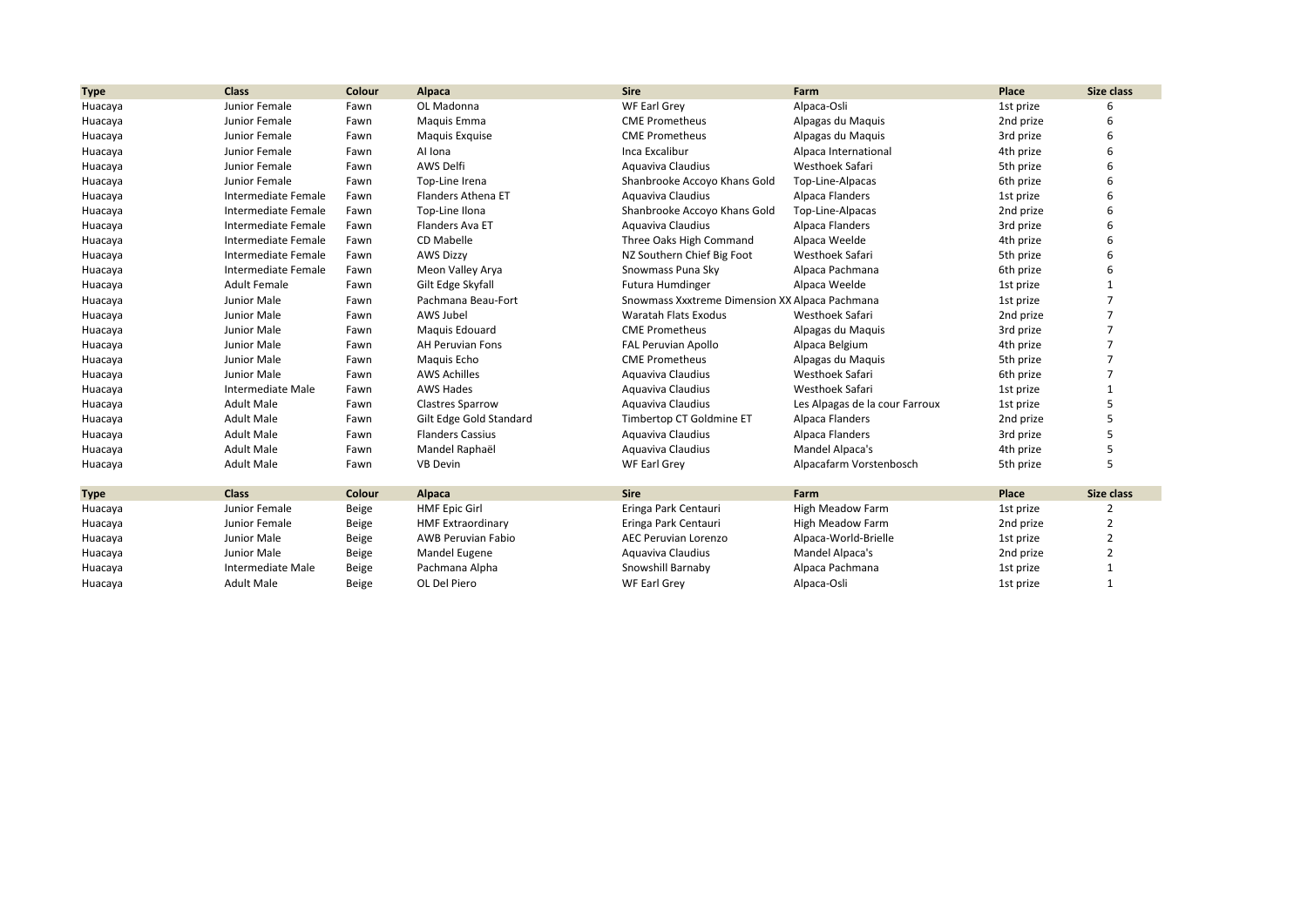| <b>Type</b> | <b>Class</b>        | Colour | Alpaca                        | <b>Sire</b>                   | Farm                        | Place     | Size class |
|-------------|---------------------|--------|-------------------------------|-------------------------------|-----------------------------|-----------|------------|
| Huacaya     | Junior Female       | White  | <b>Quality Line Influence</b> | EP Cambridge Savabeal         | <b>Quality Line Alpacas</b> | 1st prize | 10         |
| Huacaya     | Junior Female       | White  | <b>AWE Cinderella</b>         | Aquaviva Claudius             | Alpaca Weelde               | 2nd prize | 10         |
| Huacaya     | Junior Female       | White  | <b>Quality Line Illusion</b>  | <b>Quality Line Foreigner</b> | <b>Quality Line Alpacas</b> | 3rd prize | 10         |
| Huacaya     | Junior Female       | White  | Yoca Amira                    | Aguaviva Marcus               | Alpaca Yoca                 | 4th prize | 10         |
| Huacaya     | Junior Female       | White  | LL Ivanna                     | <b>EPC Legality</b>           | Lubosch Land                | 5th prize | 10         |
| Huacaya     | Junior Female       | White  | <b>HA Desney</b>              | <b>AL Yassir</b>              | Haelen                      | 6th prize | 10         |
| Huacaya     | Intermediate Female | White  | Al Heart                      | EP Cambridge Savabeal         | Alpaca International        | 1st prize |            |
| Huacaya     | Intermediate Female | White  | Maguis Découverte             | <b>CCNF Talon</b>             | Alpagas du Maquis           | 2nd prize |            |
| Huacaya     | Intermediate Female | White  | Top-Line Highlight            | Top-Line Commander Magic      | Top-Line-Alpacas            | 3rd prize |            |
| Huacaya     | Senior Female       | White  | AH Peruvian Charlene          | Wessex Julio                  | High Meadow Farm            | 1st prize |            |
| Huacaya     | Junior Male         | White  | Quality Line Intruder         | EP Cambridge Savabeal         | <b>Quality Line Alpacas</b> | 1st prize | 9          |
| Huacaya     | Junior Male         | White  | OL Eyecatcher                 | <b>WF Earl Grey</b>           | Alpaca-Osli                 | 2nd prize | 9          |
| Huacaya     | Junior Male         | White  | Top-Line Invincible           | <b>Top-Line Gladiator ET</b>  | Top-Line-Alpacas            | 3rd prize | 9          |
| Huacaya     | Junior Male         | White  | Top-Line Invasion             | EP Cambridge Savebeal         | Top-Line-Alpacas            | 4th prize | 9          |
| Huacaya     | Junior Male         | White  | <b>AWE Romero</b>             | <b>Brabant Kashmir</b>        | Alpaca Weelde               | 5th prize | 9          |
| Huacaya     | Junior Male         | White  | CU Ayko                       | AE Mister President           | Guerob                      | 6th prize | q          |
| Huacaya     | Intermediate Male   | White  | Ringwood Prince               | Silverstream Ghost            | Ringwood Alpacas            | 1st prize |            |
| Huacaya     | Intermediate Male   | White  | Flanders Salvador ET          | Sandjo Shalimar               | Alpaca Flanders             | 2nd prize | 3          |
| Huacaya     | Intermediate Male   | White  | <b>AWE Avicii</b>             | <b>Brabant Kashmir</b>        | Alpaca Weelde               | 3rd prize | 3          |
| Huacaya     | <b>Adult Male</b>   | White  | <b>Quality Line Ghost</b>     | Silverstream Forerunner       | <b>Quality Line Alpacas</b> | 1st prize |            |
| Huacaya     | <b>Adult Male</b>   | White  | <b>Flanders Nero</b>          | Aquaviva Claudius             | Alpacafarm Vorstenbosch     | 2nd prize |            |
| Huacaya     | <b>Adult Male</b>   | White  | Classical MileEnd Dynamite    | <b>LMFI Peruvian Dynamics</b> | Alpagas du Maquis           | 3rd prize |            |
| Huacaya     | <b>Adult Male</b>   | White  | LL Hewie                      | <b>Brabant Kashmir</b>        | Lubosch Land                | 4th prize |            |
| Huacaya     | Senior Male         | White  | AI Bam Bam                    | Benleigh Talisman             | Alpaca International        | 1st prize |            |

| <b>Type</b> | <b>Class</b>  | <b>Colour</b> | Alpaca                       | Sire               | Farm             | Place     | Size class |
|-------------|---------------|---------------|------------------------------|--------------------|------------------|-----------|------------|
| Huacaya     | Junior Female | Fancy         | Ringwood Appaloosa Quintessa | Silverstream Ghost | Ringwood Alpacas | 1st prize |            |
| Huacaya     | Junior Male   | Fancy         | ARE CC Rider                 | Inca Excalibur     | Alpaca Reckheim  | 1st prize |            |